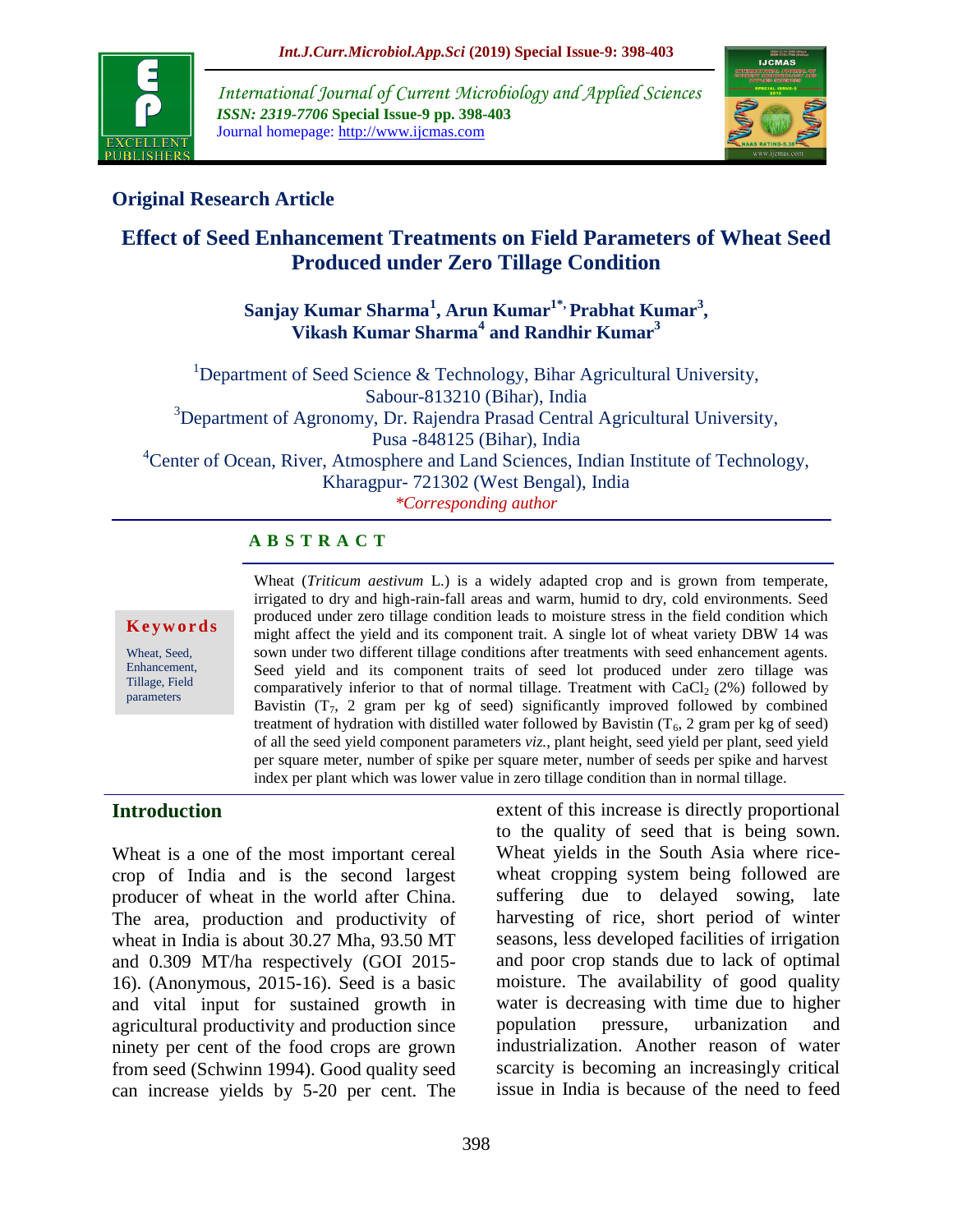an exploding population. India's groundwater is being depleted, rainwater is getting wasted, and surface water is being polluted (Prakash 2014). In this context we have adopted the resource conservation agriculture both for grain as well as seed production. Zero tillage is one of the agro techniques under resource conservation agriculture where seed is sown without doing any tillage practice.

There is not much study available whose directly reflect the status of seed quality being grown under zero tillage and its improvement through seed enhancement treatment. Several workers have already reported that seed enhancement treatment with certain agent is improving the seed quality parameters. Harris (1996) demonstrated that simply soaking seeds in plain water before sowing could increase the speed and uniformity of germination and emergence, leading to better crop stands, and stimulated seedlings to grow much more vigorously. In pre sowing seed enhancement treatment, seeds are soaked in different solutions with high osmotic potential due to prevent the seeds from absorbing enough water for radical protrusion, which is suspending the seeds in lag phase (Taylor *et al.,* 1998). Pre sowing seed enhancement treatment has been commonly used to reduce the time between seed sowing and seedling emergence and to synchronize emergence (Parera and Canliffe, 1994).

## **Materials and Methods**

The study entitled was carried out at Bihar Agricultural University, Sabour, Bhagalpur (Bihar) in rabi 2016-17. Single seed lot of DBW 14 was treated with different seed enhancement treatment *viz*.,  $KNO<sub>3</sub>$  (T<sub>1</sub>, 2.0) %, 18h), Hydration-Dehydration  $(T_2, H-D,$ 8h), CaCl<sub>2</sub> (T<sub>3</sub>, 2.0%, 12h), seed dressing with Bavistin  $(T_4, 2 \text{ gram per kg of seed})$ , hydration with  $KNO_3$  (2.0%) followed by Bavistin  $(T_5, 2 \text{ gram per kg of seed})$ ,

hydration with distilled water followed by Bavistin  $(T_6, 2 \text{ gram per kg of seed})$ , hydration with  $CaCl<sub>2</sub>$  (2%) followed by Bavistin  $(T_7, 2 \text{ gram per kg of seed})$ . Seed enhancement treatment was done by soaking of required quantity of seeds in tap water with different chemicals for different hours in ratio of 1:2 (Kg of seeds/volume of solution) by using wet gunny bag. Then the treated or primed seeds were dried in shade to maintain the seed moisture content approximately 12 or 13 %. Treated seeds were sown in the plot size area of 7x4 square meters with a spacing of 20x10 cm. Seed lots were adjusted in six number of plot. Treated seeds along with control (untreated) were sown in two separate experiments for normal and zero tillage conditions and crop was raised with recommended package and practices. Processed seeds were examined for the quality parameters and data were recorded on plant height (cm), seed yield per plant (SYP, g), seed yield per square meter (SYM, g), ) number of spike per square meter (NSP), number of seeds per spike (NSS) and harvest index per plant (HIP).

## **Results and Discussion**

The seed yield is a complex character and dependant on many attributes. The high vigorous seed gives better plant growth which lead to higher seed yield per unit area. Thus, to know the effect of seed enhancement treatment and tillage condition on seed yield and component characters such as The plant height (cm), seed yield per plant (SYP, g), seed yield per square meter (SYM, g), number of spike per square meter (NSP), number of seeds per spike (NSS) and harvest index per plant (HIP) the experiment were conducted and mean values are given in the table 2.

A clear difference was observed in all the parameters studied during normal and zero tillage condition. The seed enhancement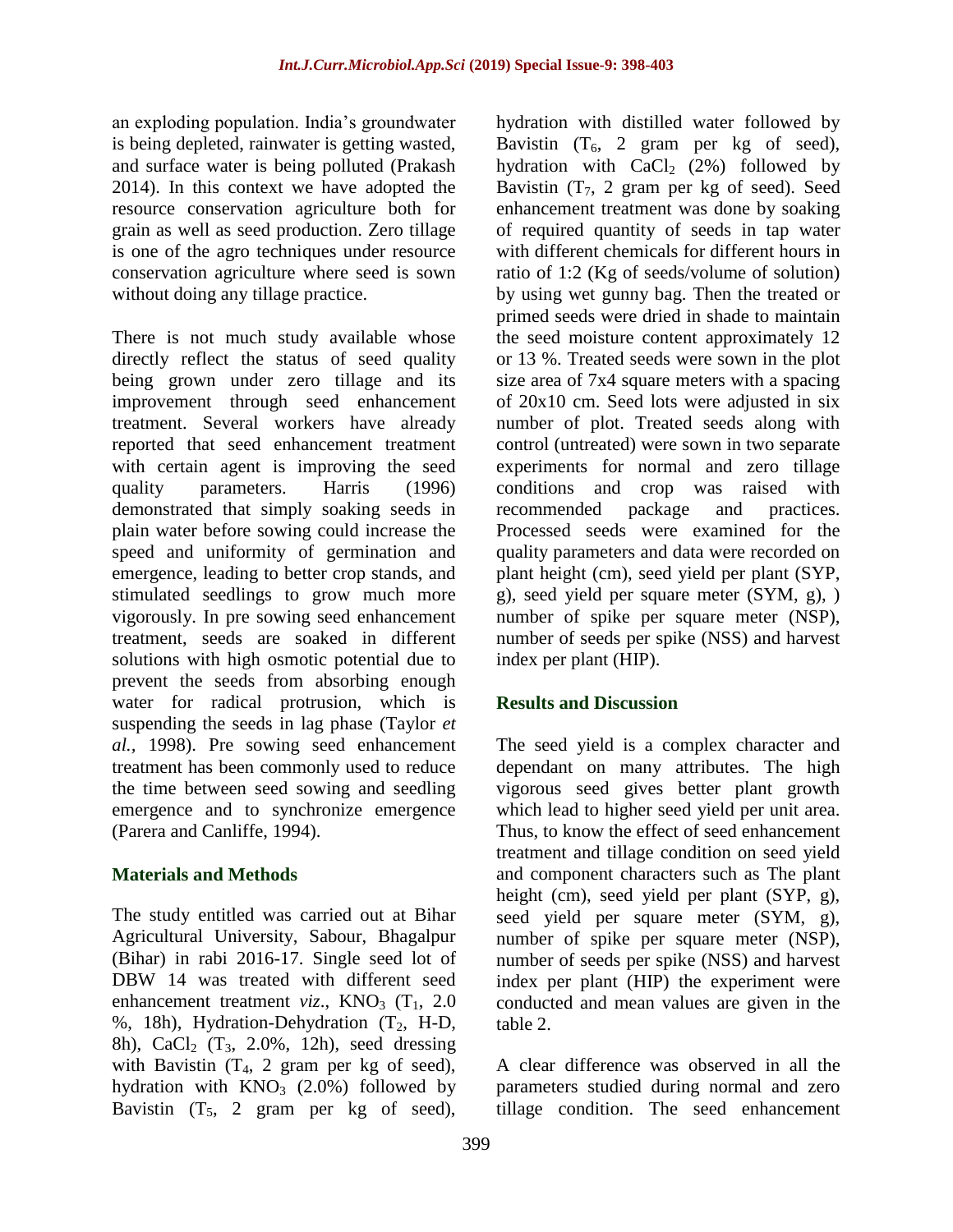treatment had improved significantly over control of all the parameters studied in both the tillage condition.

#### **Effect of tillage condition**

The plant height (cm), seed yield per plant, seed yield per square meter, number of spike per square meter, number of seeds per spike and harvest index per plant was recorded significantly higher from normal tillage (74.64, 1.58, 583.96, 369.13, 46.75, 39.43 respectively) than in zero tillage (71.33, 1.51, 544.46, 360.58, 44.24, 36.85 respectively).

#### **Table.1** Mean values for different laboratory parameters under normal tillage conditions

| <b>Tillage Conditions</b> | PH    | <b>SYP</b> | <b>SYM</b> | <b>NSP</b> | <b>NSS</b> | <b>HIP</b> |
|---------------------------|-------|------------|------------|------------|------------|------------|
| <b>Normal</b>             |       |            |            |            |            |            |
| Tillage (B1)              | 74.64 | 1.58       | 583.96     | 369.13     | 46.75      | 39.43      |
| Zero                      |       |            |            |            |            |            |
| Tillage $(B2)$            | 71.33 | 1.51       | 544.46     | 360.58     | 44.24      | 36.85      |
| CD(0.01)                  | NS    | 0.072      | 27.667     | 10.807     | 2.267      | 1.835      |

PH: Plant height: SYP: seed yield per plant; SYM: seed yield per square meter; NSP: number of spike per square meter; NSS: number of seeds per spike; HIP: and harvest index per plant

#### **Table.2** Mean values for field parameters under different tillage conditions

| <b>Treatments</b>      | PH        | <b>SYP</b> | <b>SYM</b> | <b>NSP</b> | <b>NSS</b> | <b>HIP</b> |
|------------------------|-----------|------------|------------|------------|------------|------------|
| Normal Tillage $(B_1)$ |           |            |            |            |            |            |
| $B_1T_0$               | 74.29     | 1.45       | 500.43     | 344.33     | 43.93      | 35.80      |
| $B_1T_1$               | 75.45     | 1.61       | 638.70     | 395.67     | 47.13      | 40.39      |
| $B_1T$ ,               | 74.34     | 1.52       | 603.79     | 396.33     | 44.63      | 37.21      |
| $B_1T_3$               | 74.40     | 1.54       | 535.13     | 348.67     | 45.17      | 38.40      |
| $B_1T_A$               | 73.20     | 1.53       | 566.12     | 369.67     | 46.50      | 38.36      |
| $B_1T_5$               | 74.43     | 1.54       | 572.51     | 372.33     | 44.77      | 38.65      |
| $\overline{B_1}T_6$    | 75.40     | 1.66       | 572.23     | 345.17     | 49.33      | 41.59      |
| $B_1T_\tau$            | 75.62     | 1.79       | 682.75     | 380.83     | 52.53      | 45.03      |
| Zero Tillage $(B_2)$   |           |            |            |            |            |            |
| $B_2T_0$               | 70.62     | 1.41       | 483.60     | 342.17     | 39.93      | 34.08      |
| $B_2T_1$               | 70.29     | 1.49       | 577.75     | 389.00     | 43.60      | 35.98      |
| $B_2T_2$               | 71.21     | 1.44       | 511.74     | 356.50     | 42.50      | 34.96      |
| $B_2T_3$               | 71.04     | 1.57       | 540.85     | 343.50     | 46.50      | 38.18      |
| $B_2T_4$               | 71.67     | 1.46       | 527.73     | 369.17     | 40.80      | 35.92      |
| $B_2T_5$               | 70.77     | 1.53       | 524.33     | 342.33     | 44.87      | 37.60      |
| $B_2T_6$               | 72.98     | 1.59       | 565.72     | 356.33     | 47.80      | 38.35      |
| $B_2T$ ,               | 72.10     | 1.62       | 623.92     | 385.67     | 47.93      | 39.75      |
| CD(0.01)               | <b>NS</b> | 0.102      | 39.127     | 15.284     | 3.207      | 2.596      |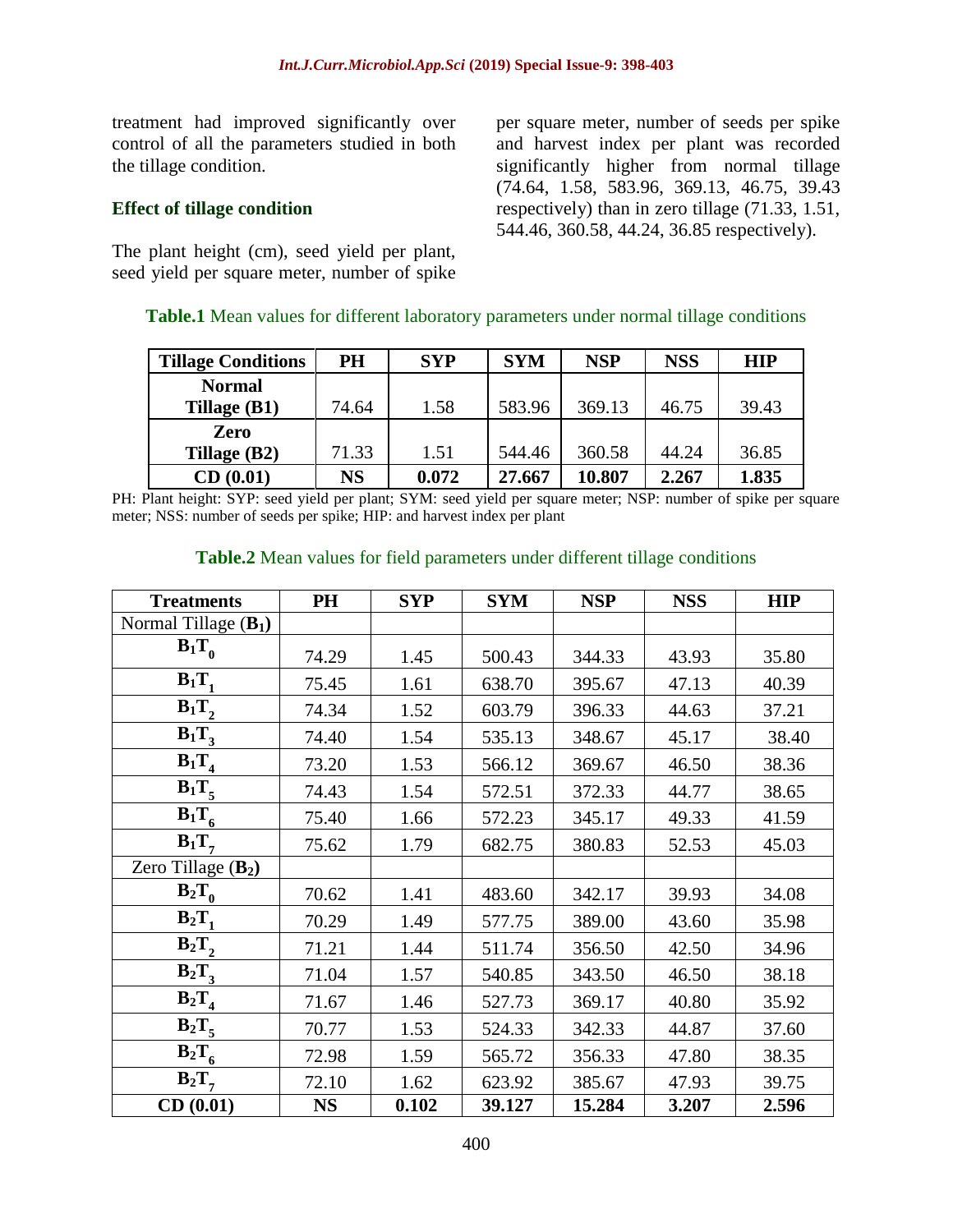The per cent increment over and above for zero tillage condition plant height, seed yield per plant, seed yield per square meter, number of spike per square meter, number of seeds per spike and harvest index per plant was 4.43, 4.43, 6.76, 2.31, 5.36 and 7.22 respectively (Table 1).

### **Effect of seed enhancement treatments: Normal tillage**

All the pre-sowing seed enhancement treatment were found significantly improve the seed quality in terms of the plant height, seed yield per plant, seed yield per square meter, number of spike per square meter, number of seeds per spike and harvest index per plant when was the wheat seed raised under normal tillage condition (table 2). Similar findings were also reported by Ahmadvand *et al.,* (2012, sunflower), Farooq *et al.,* (2006, rice), Monel *et al.,*  (2011, sorghum), Patel *et al.,* (2017, maize) and Singh *et al.,* (2017, wheat).

Treatment with  $CaCl<sub>2</sub>$  (2%) followed by bavistin results in highest percent improvement over control for plant height, seed yield per plant, seed yield per square meter, number of spike per square meter, number of seeds per spike and harvest index per plant showed per cent improvement 1.79, 23.45, 36.43, 10.60, 19.58 and 25.78 with values of 75.62 cm, 1.79 g, 682.75 g, 380.83, 52.53 and 45.03 per cent respectively. Similar results were also found by Ajirloo *et al.,* (2013, maize), Farooq *et al.,* (2006, rice), Jafar *et al.,* (2012, wheat), Pawar *et al.,* (2003, sunflower), Shehzad *et al.,* (2012, sorghum).

Next best treatment was hydration with distilled water followed by bavistin which showed significantly better performance & at par to  $CaCl<sub>2</sub>(2%)$  followed by bavistin for improving the plant height, seed yield per

plant, seed yield per square meter, number of spike per square meter, number of seeds per spike and harvest index per plant showed per cent improvement of 1.49, 14.48, 14.35, 0.24, 12.29, and 16.17 with values of 75.40 cm, 1.66 g, 572.23 g, 345.17, 49.33, and 41.59 per cent respectively over untreated seeds. These findings were strongly supported by Ajirloo *et al.,* (2013, maize), Meena *et al.,* (2013, wheat), Toklu *et al.,* (2015, wheat), Patel *et al.,* (2017, brinjal and tomato), Yucel *et al.,*  (2012, lentil).

# **Zero tillage**

In the present study when wheat crop sown under zero tillage after treatment of seed with different pre-sowing seed enhancement treatments, it results in improvement of seed quality in terms of plant height, seed yield per plant, seed yield per square meter, number of spike per square meter, number of seeds per spike and harvest index per plant (table 2). Poor crop establishment is a major problem in wheat production under zero tillage condition.

Seed treatments with  $CaCl<sub>2</sub>$  (2%) followed by bavistin significantly improved the all the seed quality parameters with percentage increment of 2.10, 14.89, 29.02, 12.71, 20.04 and 16.64 in plant height, seed yield per plant, seed yield per square meter, number of spike per square meter, number of seeds per spike and harvest index per plant respectively over control with values of 72.10 cm, 1.62 g, 623.92 g, 385.67, 47.93 and 39.75 per cent respectively.

Next to  $CaCl<sub>2</sub>$  (2%) followed by bavistin, hydration with distilled water followed by bavistin given better result which exhibited statistically at par to  $CaCl<sub>2</sub>(2%)$  followed by bavistin for plant height, seed yield per plant, seed yield per square meter, number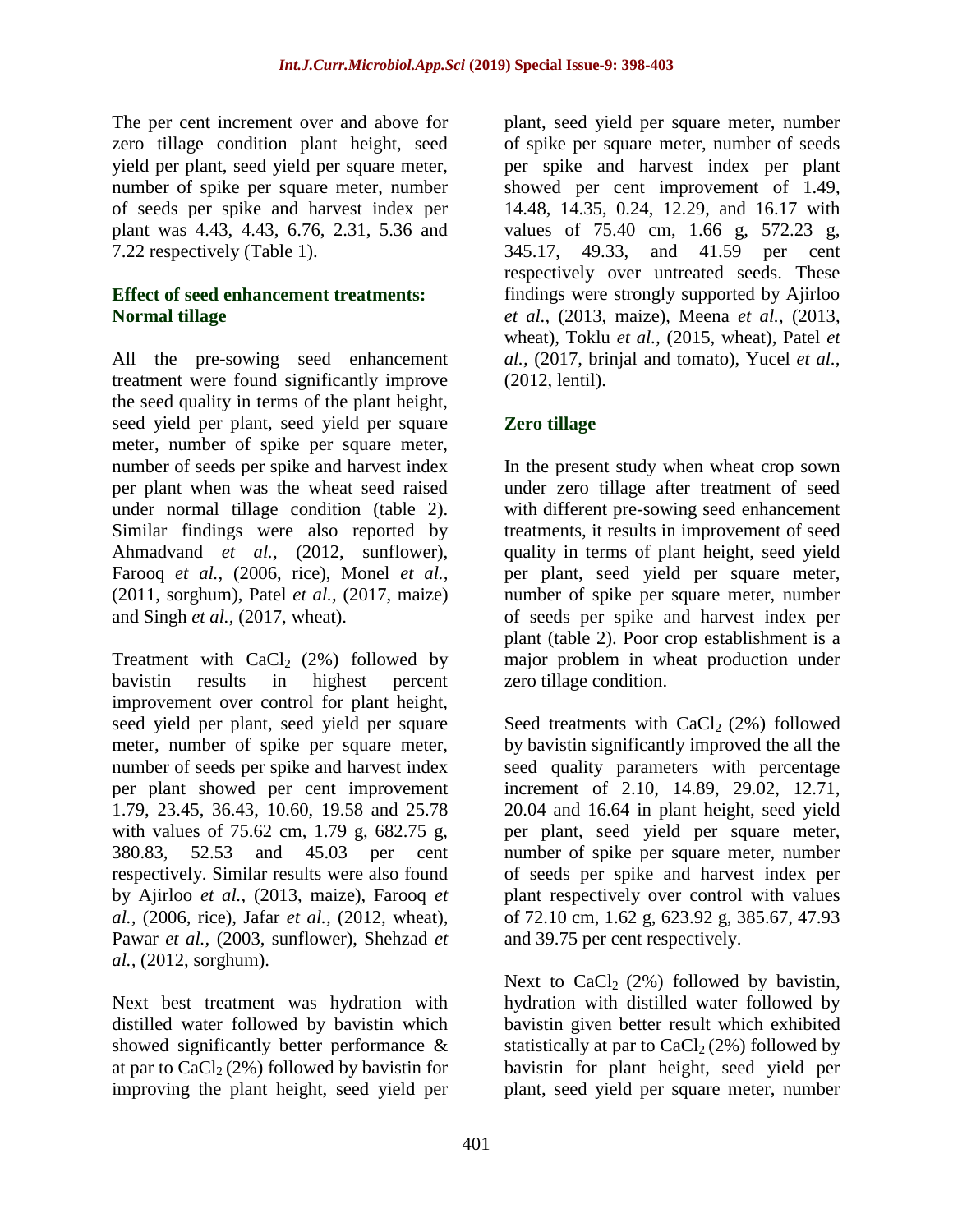of spike per square meter, number of seeds per spike and harvest index per plant with percentage increment of 3.34, 12.77, 16.98, 4.14, 19.71 and 12.53 over untreated seeds with value of 72.98 cm, 1.59 g, 565.72 g, 356.33, 47.80 and 38.35 per cent respectively.

It was very much clear from the findings of experiment that untreated seeds exhibited significantly inferior performance. Seed treated with  $CaCl<sub>2</sub>$  (2%) followed by bavistin gives better quality next to hydration with distilled water followed by bavistin,  $KNO<sub>3</sub>$  (2%),  $KNO<sub>3</sub>$  (2%) followed by bavistin,  $CaCl<sub>2</sub>$  (2%), distilled water, seed dressing with bavistin, that scored nearly similar values and were at par to control that plant height, seed yield per plant, seed yield per square meter, number of spike per square meter, number of seeds per spike and harvest index per plant respectively.

It was concluded from the present study that seed yield and its component traits of wheat variety DBW 14 produced under zero tillage was comparatively inferior to that of normal tillage. Further seed enhancement treatment improved the seed yield component traits in both the tillage condition. Almost all the treatment has improved seed yield parameters significantly over control. Among all the treatments,  $CaCl<sub>2</sub> (2%)$ followed by bavistin was found to be best which was also at par with hydration with distilled water followed by bavistin in both the tillage condition.

## **References**

Ahmadvand G, Soleimani F, Saadatian B. Pouya M (2012) Effect of seed priming on germination and emergence traits of two soybean cultivars under salinity stress. International Research Journal of

Applied and Basic Sciences, 3:234-41.

- Ajirloo AR, Shaban M, Moghanloo GD (2013). Effect Of Priming methods on emergence and seedling growth of maize (*Zea may* L.). International Journal of Farming and Allied Sciences, 2(18):658-661.
- Anonymous (2015). Ministry of Agriculture, GOI.
- Farooq M, Basra SMA, Tabassum R, I Afzal (2006) Enhancing the Performance of Direct Seeded Fine Rice by Seed Priming. Plant Production Science, 9(4):446-456.
- Harris D (1996). The effects of manure, genotype, seed priming, depth and date of sowing on the emergence and early growth of *Sorghum bicolor* (L.) Moench in semi arid Botswana. Soil and Tillage Research, 40:73-88.
- Jafar M Z, Farooq M, Cheema M A, Afzal I, Basra SMA, Wahid M A, Aziz T, Shahid M (2012) Improving the performance of wheat by seed priming under saline conditions*.*  Journal of Agronomy & Crop Science (2012) ISSN 0931-2250.
- Meena RP, Sendhil R, Tripathi SC, Chander S, Chhokar RS, Sharma RK (2013) Hydro-priming of seed improves the water use efficiency, grain yield and net economic return of wheat under different moisture regimes. SAARC J. Agri, 11(2): 149-159.
- Monel PV, Rathore LR, Honna GB, Potil VC, Mullet SM (2011) Effect of fungicidal seed treatment on seed mycoflora and seed germination during storage of sorghum. Bioscience Discovery, 2(2):212-216.
- Parera CA, Cantliffe DJ (1994) Pre-sowing seed priming. Horticultural Research, 16:109-141.
- Patel RV, Pandya KY, Jasrai RT Brahmbhatt N (2017) Effect of hydropriming and biopriming on seed